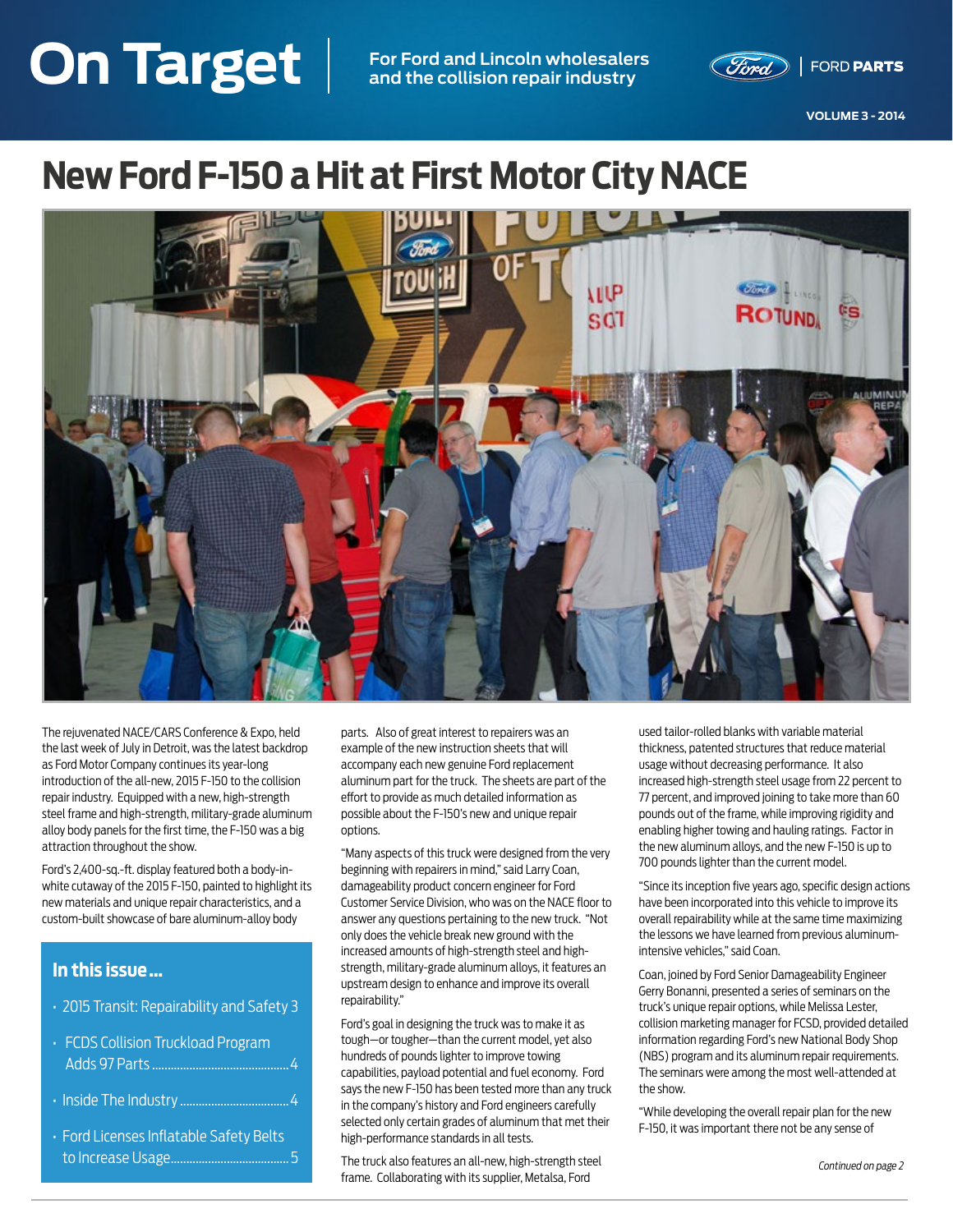# <span id="page-1-0"></span>**New F-150 Highlights Improved NACE in Detroit**

#### *[Continued from page 1](#page-0-0)*

exclusivity; anyone can do aluminum repair—if they have the proper tools and training," said Bonanni. "We attended NACE/CARS as a way to inform repairers that the aluminum repair procedures approved for the truck—especially structural repairs—are very similar to steel repair procedures with different techniques. It is not harder, it is simply different."

More information on the 2015 F-150, including an online repair course and the truck's official Workshop Manual which is currently being finalized—will be available at *[Motorcraftservice.com](http://Motorcraftservice.com)*. Ford has also joined with I-CAR to offer training specifically for the 2015 F-150. Information is available at *[I-CAR.com](http://I-CAR.com)*.

As for the show itself, both the exhibitor floor space and the number of attendees was up significantly from the 2013 event in Las Vegas, and the Automotive Service Association—the show's main sponsor—was thrilled. "The response for Detroit was overwhelmingly positive," said Dan Risley, president and executive director of ASA. "Many said this was the best event in recent memory. Attendees were pleased with the education and training, and numerous exhibitors made significant sales on the show floor."

As a result of the positive experience, ASA has announced NACE/CARS will be back in the Motor City again next year—July 23-25—and will once again be part of "Industry Week," with numerous other associations and groups—including the Collision Industry Conference, Collision Repair Education Foundation and the National Auto Body Council—holding meetings that week. More information can be found at *[NACEexpo.com](http://NACEexpo.com)*.



**Ford representatives—from left, Melissa Lester, Gerry Bonanni and Larry Coan—hosted a series of popular seminars during the three-day NACE/CARS event in Detroit. The topics included the new and unique repair options for the 2015 F-150 and information on Ford's National Body Shop Program.**



# **2015 F-150: Most-Tested Truck in Ford History**

Even before the first 2015 F-150 rolls off the assembly line, it will be the most tested truck in the history of Ford Motor Company, having been subjected to 10 million miles of combined real-world and simulated durability testing. Here are 10 of the toughest tests the new F-150 endured to make sure it's ready to carry on the Built Ford Tough tradition:

- **1. Seven-Channel Input:** A specially designed torture rack twists and shakes the vehicle in seven different directions at the same time, simulating 225,000 miles of abuse.
- **2. Silver Creek:** The Silver Creek durability course combines two test tracks—one with 15 different types of potholes and the other made of broken concrete, with 500 feet of test track equivalent to about 200,000 miles of rough country roads.
- **3. Power Top Hill:** The steep, 11 percent grade hill—steeper than the final section of most ski jump ramps—stresses engine and transmission components when the wheels lose contact and then return to the surface.
- **4. Drum Drop:** 55-gallon drums repeatedly drop into the truck bed at sharp angles to test the cargo box floor's toughness.
- **5. Corrosion Bath:** A Ford-developed, modified corrosion test that uses an acidified spray to test the high-strength aluminum alloy.
- **6. Davis Dam:** The Davis Dam durability route in Arizona is an endurance run in which the 2015 F-150 drives at posted speed limits, up an incline,

while pulling a maximum trailer load with the air-conditioning running full blast … for 13 miles.

- **7. Peck Alley:** This area is designed to test vehicle paint finish. The F-150 is driven 150 miles over gravel roads, then another 150 miles over extremely jagged scrap iron, all on oversized tires that spray the stones and scrap iron at every surface of the truck.
- **8. Engine Thermal Shock:** After hooking up the engine of the new F-150 to a dynamometer—which simulates pulling a heavy load up a steep incline at full throttle—the engine is then put through extreme temperature fluctuations, from 270 degrees all the way down to minus 20 degrees. This is repeated 350 times over more than 400 hours to prove the durability of the engine block, seals, gaskets, cylinder heads and liners.
- **9. Rock and Stop:** Ford performs 500 aggressive starts on a stand specially designed to torture rear axles. The stand creates impacts at nearly 2,000 lb.-ft. of torque. This is more torque than the truck is capable of making—130 percent more and then some—just to be certain the rear axle and all of its parts can withstand the abuse.
- **10. Twist Ditch:** A set of parallel dirt mounds built to create a situation in which one front wheel hangs in the air while the opposing rear wheel leaves the ground repeatedly. Only two small patches of rubber are left to make contact with a slippery surface and maintain traction. These ditches can put incredible stress on the truck's body and frame.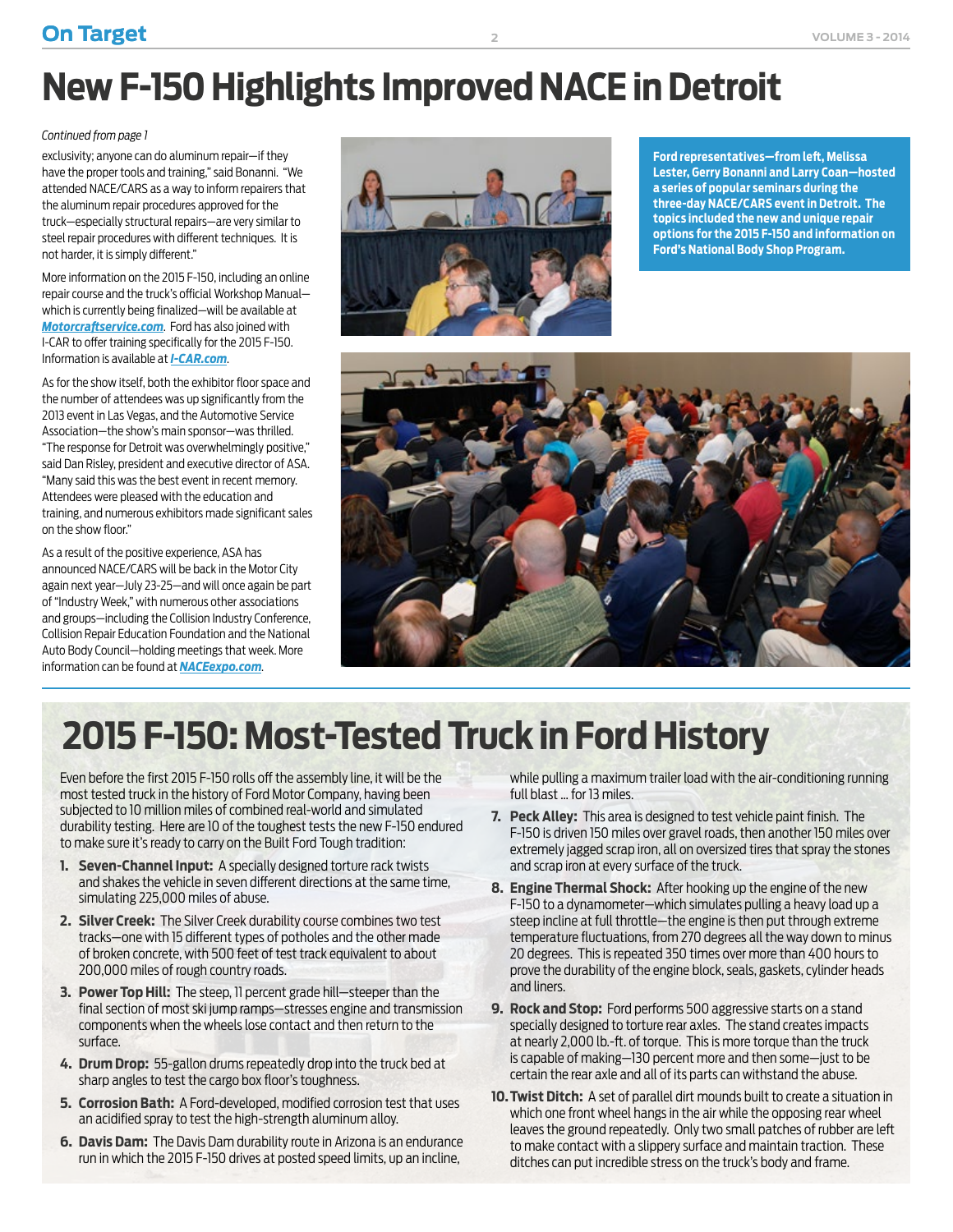# <span id="page-2-0"></span>**All-New 2015 Ford Transit: Repairability and Safety**

*The all-new 2015 Ford Transit 15-passenger van joins the nation's best-selling lineup of commercial vehicles, giving Ford customers best-in-class gasoline engine torque, industry-leading safety features, enormous cargo space and headroom, as well as increased capability and Built Ford Tough durability.*

### **Body Structure Components**

The body consists of the following:

- HSLA (high-strength low-alloy), HS (high-strength), Boron and mild steels
- Dent-resistant steel hood
- Body-side outer panels constructed of mild steel
- Bolted, removable front fenders, hinged doors and hood
- Dent-resistant steel fenders
- UHSS (ultra-high-strength steel) front and rear bumper beam
- Underbody components constructed of mild, dual-phase and HSLA steels

• Mastic pads used on floor pan for sound deadening

### **Safety / Standard**

- Industry-first, five-row, side-curtain airbag (see additional story on page 4)
- AdvanceTrac® with Roll Stability Control™
- Front and front-seat side airbags for the driver and front passenger
- Side-intrusion door beams
- Four-wheel anti-lock braking system
- Tire pressure monitoring system
- Three-point safety belts for all seating positions



# **2015 Transit: Body-Panel Sectioning Procedure**

Below is an outline of a common sectioning procedure, using the extended wheelbase van without the driver-side cargo door for reference. For more in-depth repair information, for this and other Ford vehicles, please consult the Ford Workshop Manual, Section 501-26: Body Repairs – Vehicle-Specific Information and Tolerance

Checks, located at *[Motorcraftservice.com](http://Motorcraftservice.com)*.

### **Tools / Equipment / Materials**

- Resistance Spot Welding Equipment
- Spherical Cutter
- Plasma Cutter
- Air Body Saw
- MIG/MAG Welding Equipment
- Spot Weld Drill Bit
- Seam Sealer TA-2

#### *Do not begin removal of the vehicle bodyside until the replacement panel is available for reference.*

- **NOTE:** Always consider using the smallest sectioning point available, which will help minimize metal finish efforts and provide a higher-quality repair
- **1.** De-trim the vehicle as necessary and remove spot welds from the damaged area.
- **2.** Only remove as much of the outer body panel as necessary.
- **NOTE:** Do not carry out body-side sectioning repairs in areas of door hinge or striker anchoring points, as welding within 50 mm (1.96 in) of these areas may compromise structural integrity in a collision. In addition, Ford does not approve of sectioning within the doorhinge portion of the A-pillar, B-pillar or dog-leg portion of the quarter panel.



- **3.** Where possible, create a lap-joint backer plate using a portion of the old panel, which will create a stronger joint.
- **NOTE:** When welding overlapping surfaces or substrates, apply a high-quality, weldthrough primer between the surfaces prior to welding.
- **NOTE:** Where possible, use resistance spot welding which will result in a higherquality repair.
- **4.** Rough-finish all sectioning joints with a fiberbased body filler; final-finish sectioning joints and plug welds with conventional body filler.
- **5.** Properly seal all horizontal joints to prevent moisture intrusion. Water and moisture migrate toward horizontal joints and corrosion tends to occur more rapidly in these areas.
- **6.** Refinish the repair area using a Fordapproved paint system and manufacturer's recommendations.
- **7.** Restore corrosion protection (refer to Section 501-25: Body Repairs – General Information, General Procedures).
- **8.** Re-apply the vehicle trim as necessary.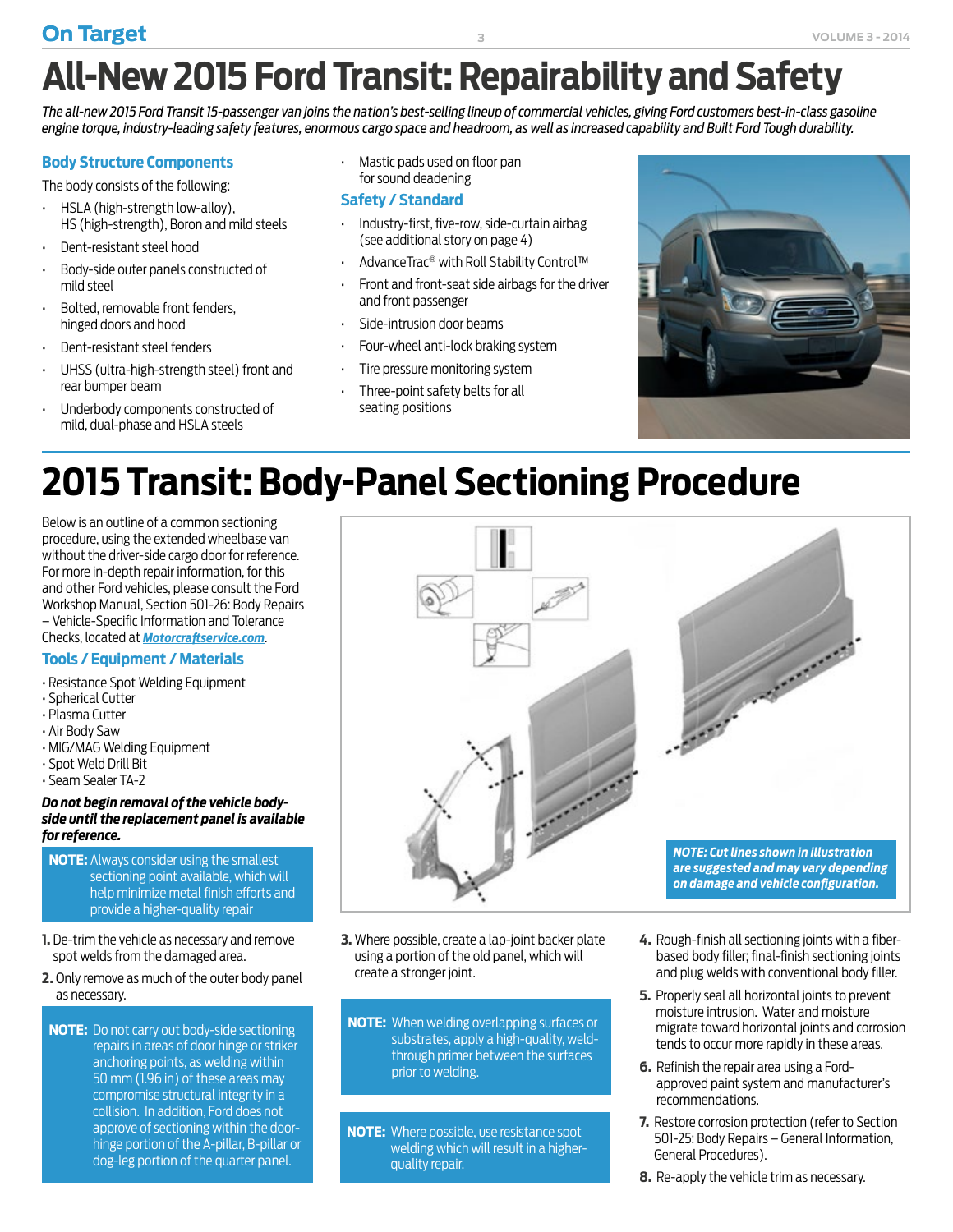## <span id="page-3-0"></span>**2015 Transit Debuts First Five-Row, Side-Curtain Airbag**

The all-new Ford Transit 15-passenger van makes its North American debut with the industry's only five-row, side-curtain airbag. As part of Ford Motor Company's Safety Canopy® System, this jumbo airbag is designed to help provide enhanced head and neck protection in rollover and side-impact crashes.

The airbag measures close to 15 feet long and 3 feet tall with a volume of 120 liters. By comparison, a side-curtain airbag for a sedan like the Ford Fusion is approximately 6.8 feet long and 2 feet tall with a volume of 42 liters.

In a crash situation, a series of sensors detects the impact and triggers two of the industry's largest inflators to fill the entire airbag with stored gas in a fraction of a second. The inflators fill the bag in a pattern engineered to manage the direction of bag deployment and control cushion thickness throughout the length of the bag.

The airbag, developed by Ford in partnership with supplier TRW Automotive, is made of a coated, polyester-based fabric that holds the gas, so the bag remains inflated for several seconds. The single-bag design—in conjunction with tethering and the vehicle's B-, C- and D-pillars—helps keep the curtain supported when deployed.

The side-curtain airbag is just one of many standard safety features on the all-new Ford Transit, which also boasts standard front and front-seat side airbags for the driver and front passenger; three-point safety belts for all seats; AdvanceTrac® with Roll Stability Control™; and SOS Post-Crash Alert System™.

# Ford Collision Parts Truckload Program Adds 97 New Parts

Ford Customer Service Division (FCSD) has added 97 new parts to its Collision Parts Truckload Program, including parts for the popular Fusion, Mustang and F-series vehicle lines. The list price reduction averages 15 percent on the new parts and allows the program to be instrumental in helping collision repairers deliver high-quality, cost-effective repairs to their customers.

The program—now in its 17th year—offers Ford and Lincoln wholesaling dealers the most popular replacement parts in bulk at competitive prices. "Our goal with the Truckload Program has always been to give our dealers and independent body shops the ability to compete more effectively against non-OEM copy parts and other parts specified by insurance companies," said George Gilbert, FCSD's Truckload Program manager. "The program allows repairers and insurers to offer our customers—Ford vehicle owners—a safe and sound repair using the genuine replacement parts they want and expect at competitive prices."

Ford continually evaluates the Truckload Program—refreshing the parts offered twice a year—to keep the most-in-demand parts on the program and competitive. It currently includes over 550 high-volume parts, covering over a dozen replacement part types, including bumper fascias, steel bumpers, bumper bars, step pads, fender shields, exterior lighting, mirrors, car and truck radiators, wheels, header panels, grilles/ GORs/GOPs, isolators/impact pads/shafts, brackets and valances.

The 97 new part additions include 36 exterior lights, 20 wheels, 11 grilles, 10 mirrors, six isolators, five radiators, five fascias, two step pads, and two steel bumpers.

For more information on FCSD's Collision Parts Truckload Program, or for a list of the parts currently available, contact your local Ford or Lincoln collision parts wholesaling dealer or the Ford Collision Parts Hotline at *[cphelp@ford.com](http://cphelp@ford.com)*.





## **INSIDE THE INDUSTRY**

#### **Length of Rental Up Slightly in Q3**

The average length of vehicle rental (LOR)—being used to approximate and track collision repair cycle time—increased to 11.0 days nationwide in this year's third quarter, up 0.2 days from the same period a year ago. That's according to Enterprise, which reports Minnesota posted the shortest LOR, at 8.2 days, while the longest was in Rhode Island, at 14.5 days.

#### **Traffic Fatalities, VMT Down This Year**

The Federal Highway Administration reports an estimated 6,800 people died in vehicle crashes on U.S. roadways during the first three months of this year. That's a 4.9 percent decrease compared to the first quarter of 2013; during the same period,

vehicle miles traveled nationwide fell 0.6 percent. There were 32,850 traffic deaths reported all of last year, a 2.1 percent decline vs. 2012.

#### **ASA Addresses Refinish Issues**

The Automotive Service Association has announced it will undertake an effort to smooth what it says are widespread and common misunderstandings between repairers and insurers on paying to refinish repaired panels. The association says the problems involve blend within panel procedures, with its member shops frequently subjected to arbitrary reductions in refinish times and a lack of reimbursement for necessary additional labor and materials. ASA says it will contact the top 10 insurers to get their positions on the issue, and asks shops to e-mail potential examples of arbitrary reductions to

#### **State Farm Loses Top Spot in Oregon**

A new collision shop survey in Oregon finds Oregon Mutual and Mutual of Enumclaw are the top two insurers when it comes to their policies, attitudes and payment practices. The survey, conducted by the Northwest Automotive Trades Association, ranks State Farm tied for fourth—it's the first time since 2004 that State Farm has not been ranked number one.

#### **CREF Enjoys Record Fundraiser in Detroit**

The Collision Repair Education Foundation says this summer's annual golf outing fundraiser—held in Metro Detroit in conjunction with NACE/CARS and Industry Week—brought in a record \$85,000. The money raised will help CREF support scholarships and grants for collision schools and students nationwide.

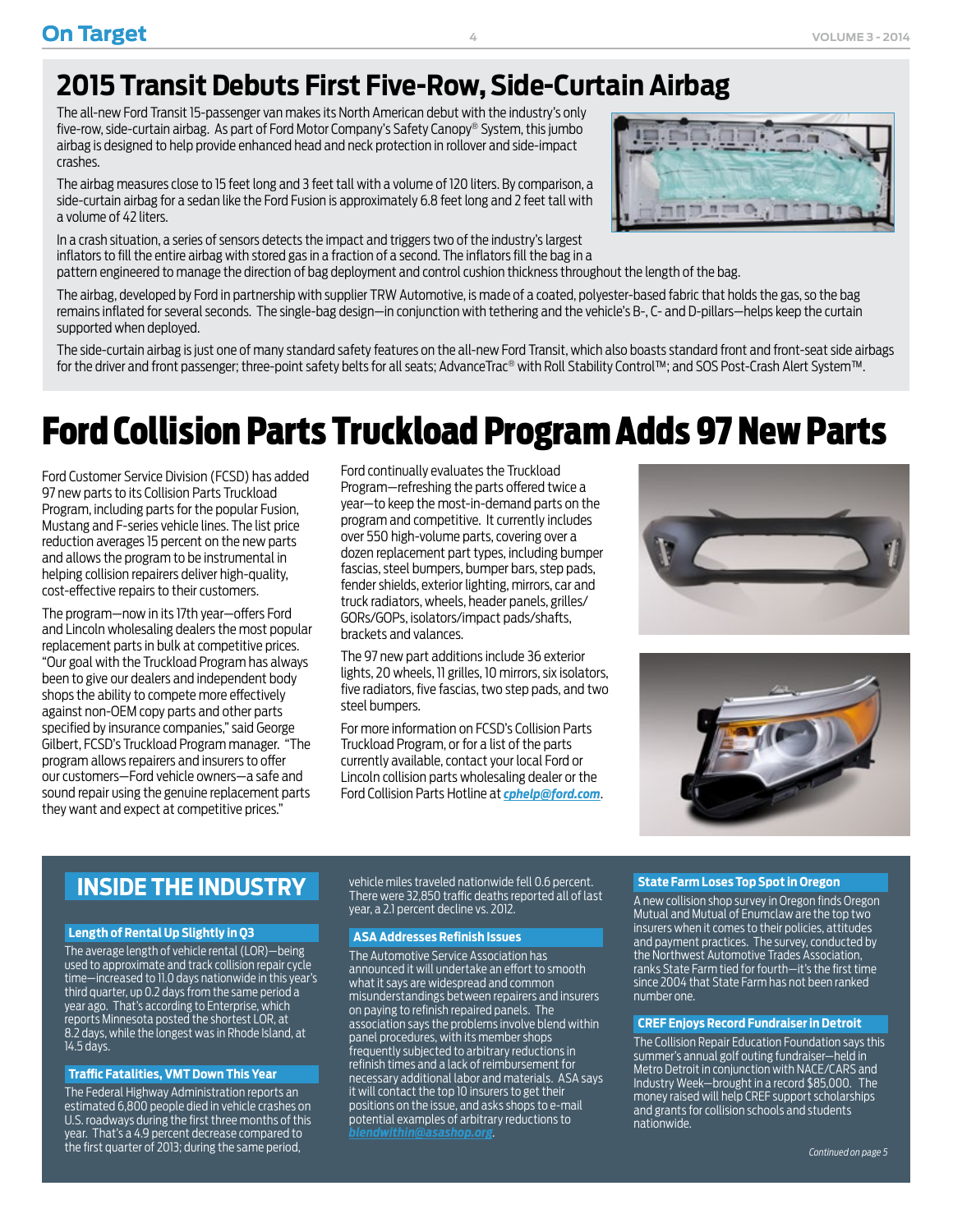## <span id="page-4-0"></span>**On Target 1 Constant 1 Constant 1 Constant 1 Constant 1 Constant 1 Constant 1 Constant 1 Constant 1 Constant 1 Constant 1 Constant 1 Constant 1 Constant 1 Constant 1 Constant 1 Constant 1**

# **Ford Makes Inflatable Safety Belt Available to Others**

Ford Motor Company says it will license its patented inflatable safety belt technology to other interested automakers with the aim of improving all-around driver and passenger safety. The company hopes the move will lead to the wider adoption of inflatable safety belts, which could make vehicle travel safer.

In everyday use, inflatable safety belts operate like conventional safety belts, but in a crash the inflatable safety belt deploys over a vehicle occupant's torso and shoulder to help distribute crash forces to as much as five times more area than a traditional safety belt. Spreading those forces over a larger area helps reduce pressure on the passenger's chest, and helps control head and neck motion.

The inflatable safety belt is currently available on Ford Explorer, Flex, Fusion and the upcoming all-new, 2015 F-150. It is also available on Lincoln MKT and MKZ for outboard second-row seating positions.

In addition to its competition, Ford is offering the technology to companies and industries outside of the automotive world, saying it is potentially applicable to other forms of seated-passenger transportation, including military use, airborne passengers traveling by helicopter or airplane, and even for water travel.

The offer to share the inflatable seat belt isn't the first time Ford has made safety-related technologies available outside the company. Other examples include Roll Stability Control™, which prevents rollover accidents; "surveillance mode," which warns police of suspects unexpectedly approaching the vehicle; Belt-Minder®, which reminds drivers to buckle up; and Ford's driver-alert warning system, which monitors the driver's level of attention, which is often affected by distraction or drowsiness.



## **INSIDE THE INDUSTRY**

#### *[Continued from page 4](#page-3-0)*

#### **Louisiana Sues State Farm; Joins Others Consolidated in FL**

Louisiana's Attorney General has filed a lawsuit against State Farm, alleging the insurer steered customers to its preferred shops in violation of the state's Unfair Trade Practices Act and Monopolies Law. The suit is similar to cases in five other states (FL, MS, IN, TN & UT) and another in Louisiana that accuse multiple insurers of attempting to artificially suppress repair costs. All of the cases have been conditionally consolidated in a Florida court, pending a final ruling.

#### **Most/Least Expensive States for Car Owners**

An analysis of repair, insurance and gasoline costs finds Wyoming is the most expensive state in which to own a vehicle, with an average annual cost of \$2,705. The Bankrate.com report shows the cheapest state is Iowa, at just \$1,942, while the average for all 50 states is \$2,223.

#### **Deer Collisions Expected to Rise**

Motorists nationwide have a one in 169 chance of hitting a deer this year, a three percent increase compared to last year. That's according to claims data from State Farm, which finds drivers in West Virginia are once again most likely to experience a car-deer crash, with odds of one in 39. The insurer also reports the average deer collision claim cost has spiked 13.9 percent from 2013, to \$3,888.

#### **NACE Returns to Detroit; ASA Moves Headquarters**

The Automotive Service Association has announced that the 2015 NACE/CARS Expo and Conference will once again take place in Detroit, Mich., July 23 – 25,

2015. More information, as it becomes available, can be found at *[NACEexpo.com](http://NACEexpo.com)*.

At the same time, the association also says it has moved its headquarters, from Colleyville, Texas, to North Richland Hills, Texas. Go to *[ASAshop.org](http://ASAshop.org)* for more information.

#### **Uninsured Motorist Numbers Decline but Costs Soar**

A new report finds the number of uninsured motorists fell from nearly 15 percent in 2003 to 12.6 percent in 2012, for a total of about 30 million across the country. According to the report issued by Wells Media and the Insurance Research Council, however, the cost to cover uninsured motorist claims jumped to \$2.6 billion in 2012, an increase of 75 percent.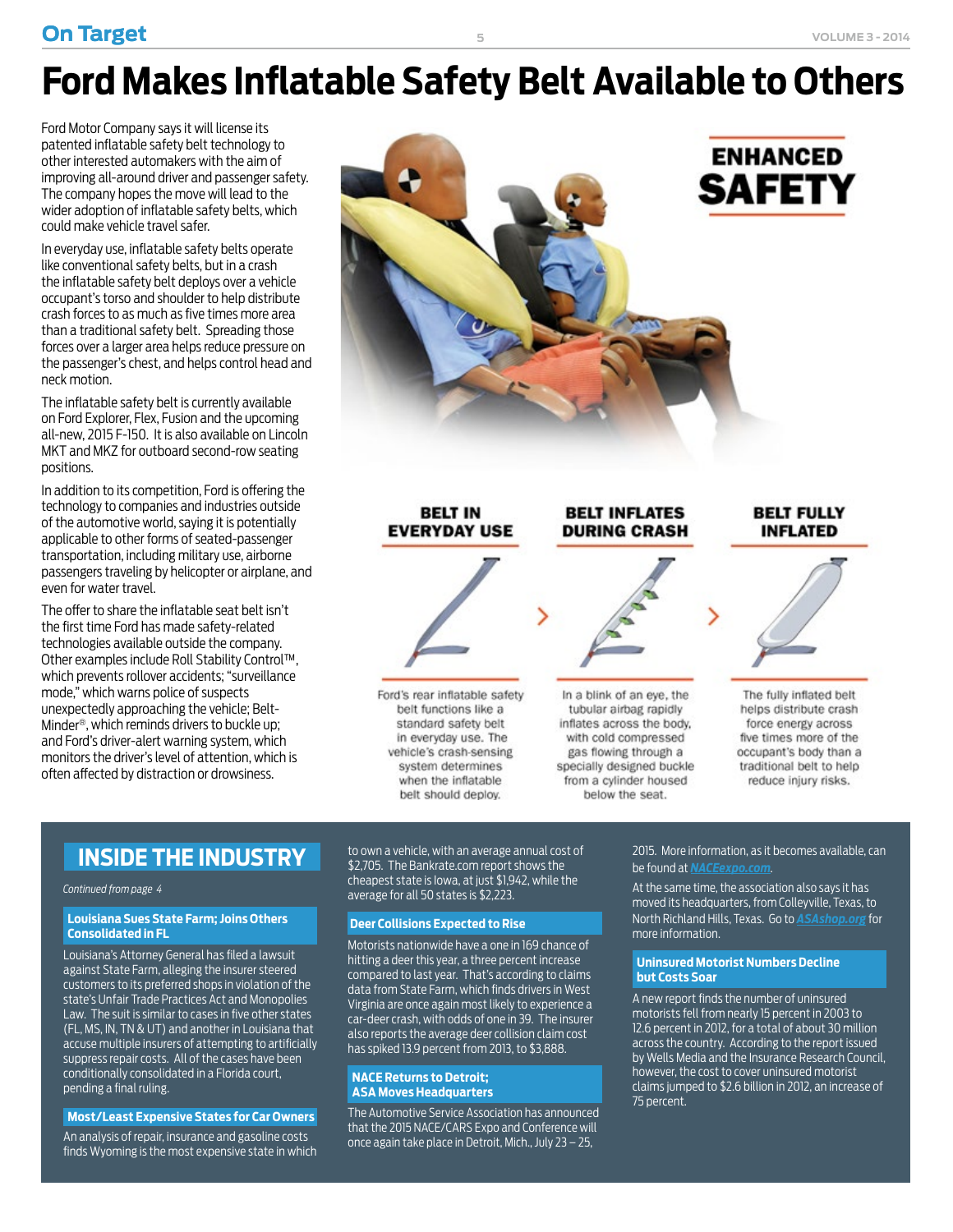# Get it right.



# From the source.

### Ford and Lincoln Dealers are the one-stop source for all of your collision repair needs.

Not only are they a great source for technical and repair information, their Ford Motor Company Genuine Parts can help your body shop reduce cycle time, improve relationships with insurance companies and satisfy customers. So call your local Ford or Lincoln Wholesaling Dealership today for all your Genuine Parts needs.



FORD PARTS

## SHARE YOUR **THOUGHTS**

The purpose of **On Target** is to provide Ford and Lincoln dealership parts departments and independent collision repair shops with the general and technical information needed to deliver efficient, high-quality repairs to Ford, Lincoln and Mercury vehicle owners. In addition, information on parts wholesaling policies and procedures, and collision repair industry activities will also be featured. On Target is scheduled to be published three times a year.

Your comments and article ideas are welcome. You can contact **On Target** through e-mail at: *[cphelp@ford.com](mailto:cphelp@ford.com)*.

Additional copies of **On Target** are available through Ad Creator or *[FMCDealer.com](https://www.wslx.dealerconnection.com)*. Independent collision repair shops should contact their Ford or Lincoln wholesaling dealer. On Target is also available free of charge at *[Motorcraft.com](http://Motorcraft.com)* under technical resources / quick guides.

## On Target

Produced for Ford and Lincoln wholesaling dealers and their collision repair customers.

> Editor George Gilbert

**Contributors** Chris Caris Kim Jennings Steven Lubinski Andrea Presnell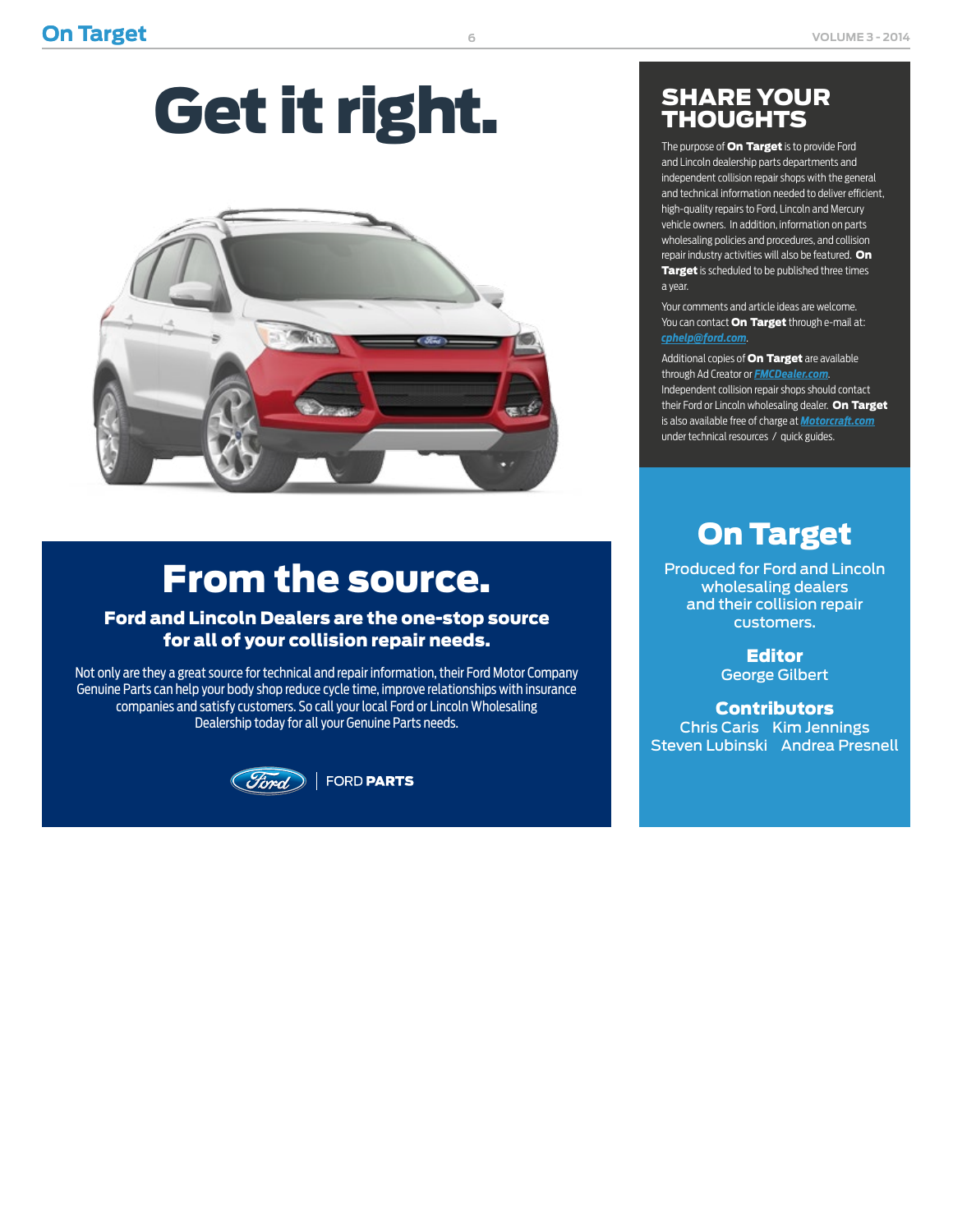

d all 17 Digits'

FORD PARTS

Dealership Information

## Crash Parts Order Form

Use this form to provide us with the information necessary to make certain

we deliver the right parts on time ... the first time!

The information below can be found on the certification label located on the driver's-side door jamb.

If the vehicle is damaged in this area provide us with the Vehicle ID# located on the driver's-side front corner of the dashboard.

| <b>VEHICLE ID#</b> | (Need all 17 Digits) |               |                      |                   |
|--------------------|----------------------|---------------|----------------------|-------------------|
| <b>TRIM CODE</b>   |                      | <b>YEAR</b>   | DAMAGE AREA (Circle) |                   |
| MLDG. CODE         |                      | <b>MAKE</b>   | <b>FRONT</b>         | REAR              |
| <b>BODY CODE</b>   |                      | <b>PHONE:</b> | <b>LEFT SIDE</b>     | <b>RIGHT SIDE</b> |
| <b>CONTACT:</b>    |                      | SHOP:         | <b>UNDERBODY</b>     | i / RIGHT<br>LEFT |

## 2015 FORD TRANSIT CONNECT

| Date Ordered: | <b>PARTS ORDER</b><br>Date Needed:    |  |  |  |  |
|---------------|---------------------------------------|--|--|--|--|
| QUANTITY      | <b>PART NUMBER / PART DESCRIPTION</b> |  |  |  |  |
|               |                                       |  |  |  |  |
|               |                                       |  |  |  |  |
|               |                                       |  |  |  |  |
|               |                                       |  |  |  |  |
|               |                                       |  |  |  |  |
|               |                                       |  |  |  |  |
|               |                                       |  |  |  |  |

NOTE: Refer to vehicle diagrams for part identification and numbers.